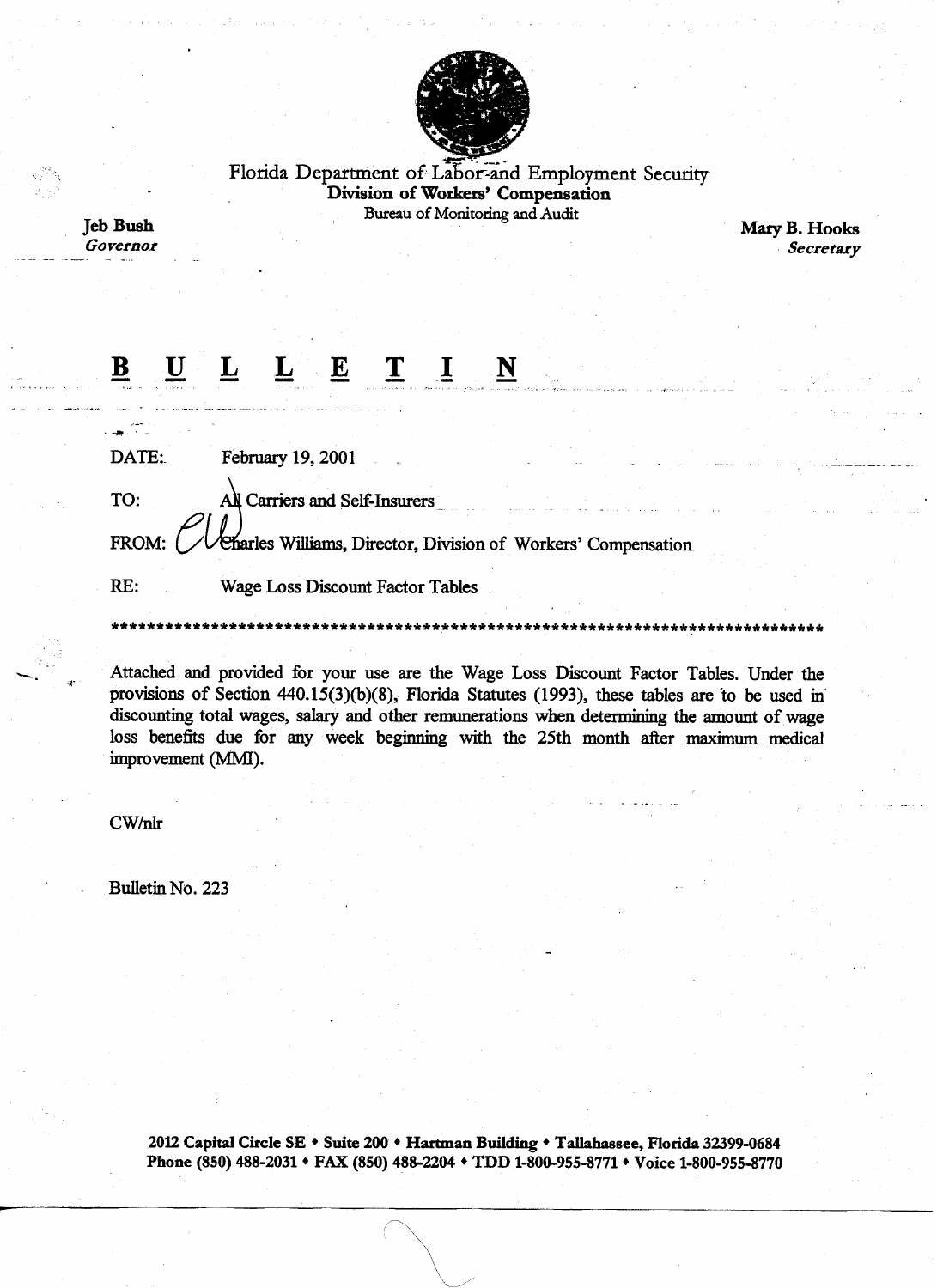## COMPUTA TION OF WAGE LOSS DISCOUNT FACTOR

The C.P.I. for the PREVIOUS year shall be used to determine the discount factor for use in the CURRENT payment year when the C.P.I. is LESS than the 5 percent factor established July 1, 1980 pursuant to Section 440. 15 (3) (b) , F.S. (1993). The current discount factor is established by dividing the previous years' discount factor by the previous years' C.P.I. factor.

THE DISCOUNT FACTORS SO ESTABLISHED SHALL BE MULTIPLIED BY THE WEEKLY GROSS EARNINGS REPORTED BY THE CLAIMANT TO PRODUCE THE DISCOUNTED GROSS EARNINGS AMOUNT TO BE USED IN THE WAGE LOSS PAYMENT CALCULATIONS.

| <b>CALENDAR PAYMENT</b><br><b>YEAR</b> | <b>DISCOUNT</b><br><b>FACTOR</b> |
|----------------------------------------|----------------------------------|
| 1982                                   | 1.0390                           |
| 1983                                   | 1.0379                           |
| 1984                                   | 1.0398                           |
| 1985                                   | 1.0373                           |
| 1986                                   | 1.0110                           |
| 1987                                   | 1.0438                           |
| 1988                                   | 1.0442                           |
| 1989                                   | 1.0465                           |
| 1990                                   | 1.0611                           |
| 1991                                   | 1.0306                           |
| 1992                                   | 1.0290                           |
| 1993                                   | 1.0270                           |
| 1994                                   | 1.0270                           |
| 1995                                   | 1.0250                           |
| 1996                                   | 1.0330                           |
| 1997                                   | 1.0170                           |
| 1998                                   | 1.0160                           |
| 1999                                   | 1.0270                           |

u.s. Dept of Labor Consumer Price Index inflation factor:

When the 25th month following MMI occurs in 1983, the following discount factors will be used for each wage loss payment made for the 25th month and each subsequent month during the calendar year indicated. The same discount factor will be used for all payments made to the same claimant during the same calendar year.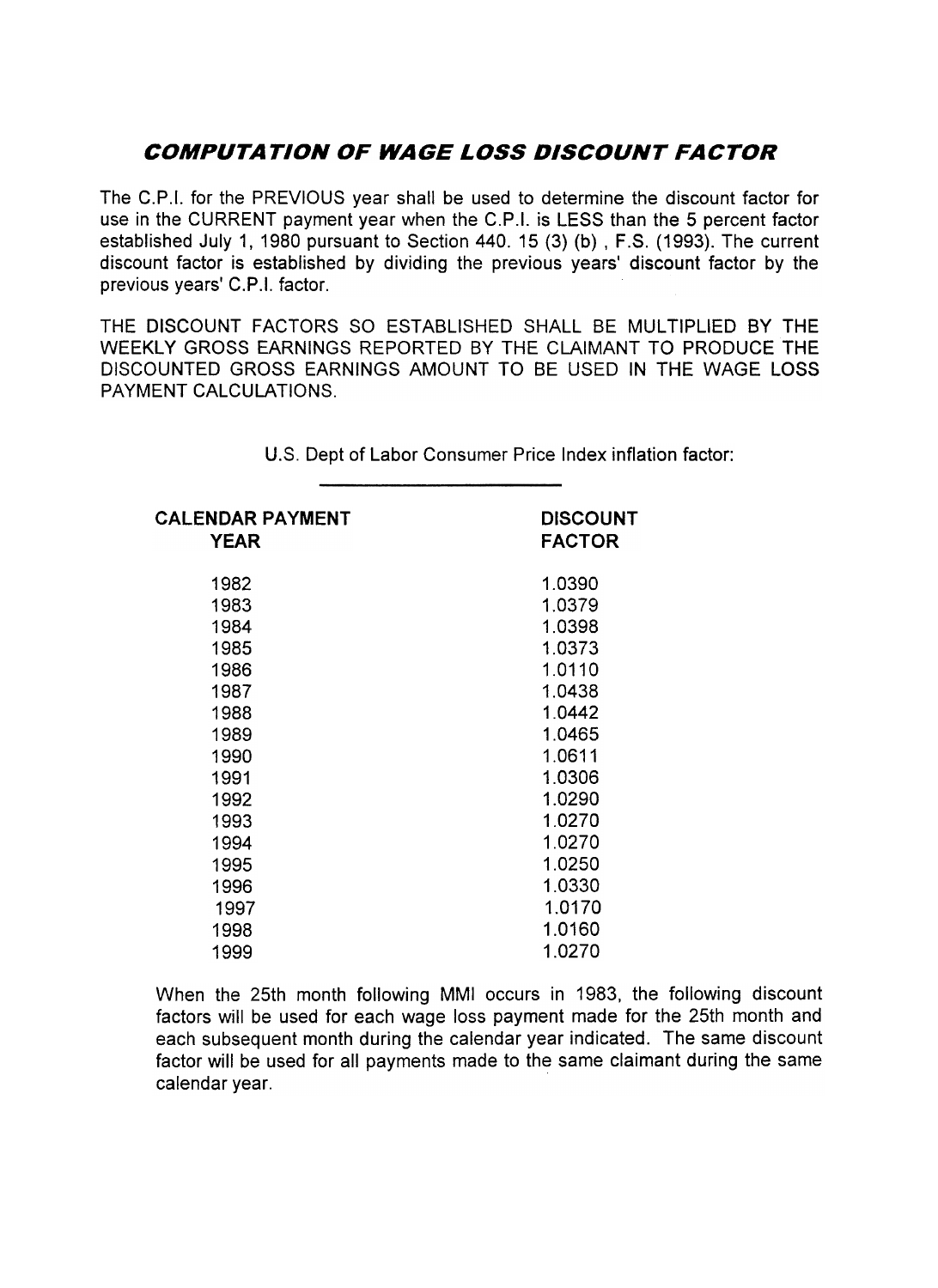| <b>CALENDAR PAYMENT</b><br><b>YEAR</b> | <b>DISCOUNT</b><br><b>FACTOR</b> |
|----------------------------------------|----------------------------------|
| 1983                                   | 0.9625                           |
| 1984                                   | 0.9274                           |
| 1985                                   | 0.8919                           |
| 1986                                   | 0.8598                           |
| 1987                                   | 0.8504                           |
| 1988                                   | 0.8147                           |
| 1989                                   | 0.7802                           |
| 1990                                   | 0.7455                           |
| 1991                                   | 0.7100                           |
| 1992                                   | 0.6889                           |
| 1993                                   | 0.6695                           |
| 1994                                   | 0.6519                           |
| 1995                                   | 0.6348                           |
| 1996                                   | 0.6193                           |
| 1997                                   | 0.5995                           |
| 1998                                   | 0.5895                           |
| 1999                                   | 0.5802                           |
| 2000                                   | 0.5649                           |

II. When the 25th month following MMI occurs in 1984, the following discoul factors will be used for each wage loss payment made for the 25th month and each subsequent month during the calendar year indicated. The same discoul factor will be used for all payments made to the same claimant during the same calendar year.

| <b>CALENDAR PAYMENT</b> | <b>DISCOUNT</b> |
|-------------------------|-----------------|
| <b>YEAR</b>             | <b>FACTOR</b>   |
| 1984                    | 0.9635          |
| 1985                    | 0.9266          |
| 1986                    | 0.8933          |
| 1987                    | 0.8836          |
| 1988                    | 0.8465          |
| 1989                    | 0.8107          |
| 1990                    | 0.7747          |
| 1991                    | 0.7378          |
| 1992                    | 0.7159          |
| 1993                    | 0.6957          |
| 1994                    | 0.6774          |
| 1995                    | 0.6596          |
|                         |                 |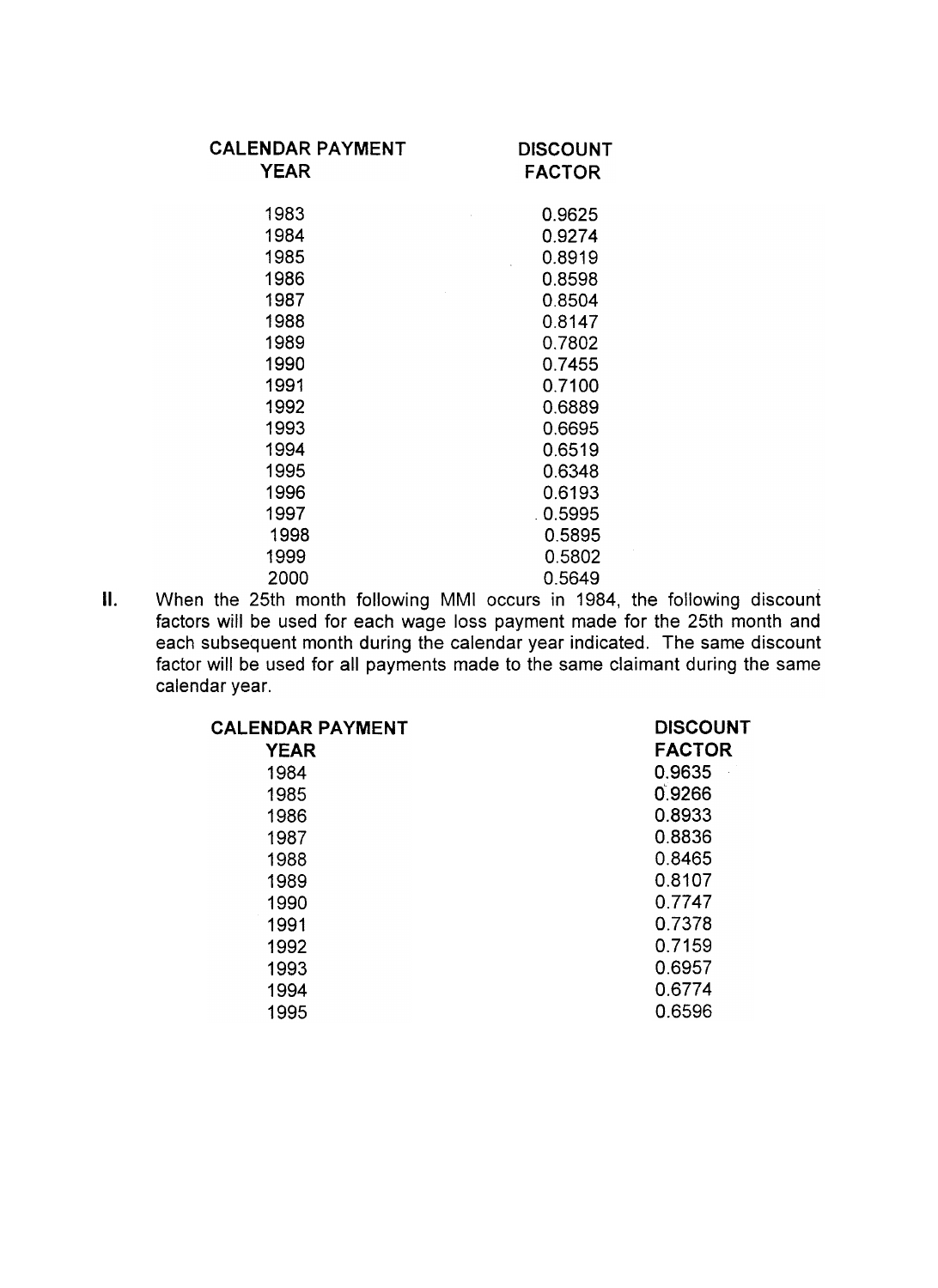| 1996 | 0.6435 |
|------|--------|
| 1997 | 0.6229 |
| 1998 | 0.6125 |
| 1999 | 0.5802 |
| 2000 | 0.5649 |

**III** When the 25th month following MMI occurs in 1985, the following discount factors will be used for each wage loss payment made for the 25th month and each subsequent month during the calendar year indicated. The same discount factor will be used for all payments made to the same claimant during the same calendar year.

| <b>CALENDAR PAYMENT</b><br><b>YEAR</b> | <b>DISCOUNT</b><br><b>FACTOR</b> |
|----------------------------------------|----------------------------------|
| 1985                                   | 0.9617                           |
| 1986                                   | 0.9271                           |
| 1987                                   | 0.9170                           |
| 1988                                   | 0.8785                           |
| 1989                                   | 0.8413                           |
| 1990                                   | 0.8039                           |
| 1991                                   | 0.7656                           |
| 1992                                   | 0.7429                           |
| 1993                                   | 0.7219                           |
| 1994                                   | 0.7030                           |
| 1995                                   | 0.6845                           |
| 1996                                   | 0.6678                           |
| 1997                                   | 0.6465                           |
| 1998                                   | 0.6357                           |
| 1999                                   | 0.6257                           |
| 2000                                   | 0.6092                           |

When the 25th month following MMI occurs in 1986, the following discount factors will be used for each wage loss payment made for the 25th month and each subsequent month during the calendar year indicated. The same discount factor will be used for all payments made to the same claimant during the same calendar year. IV.

| CALENDAR PAYMENT<br><b>YEAR</b> | <b>DISCOUNT</b><br><b>FACTOR</b> |
|---------------------------------|----------------------------------|
| 1986                            | 0.9640                           |
| 1987                            | 0.9535                           |
| 1988                            | 0.9135                           |
| 1989                            | 0.8748                           |
| 1990                            | 0.8359                           |
| 1991                            | 0.7961                           |
|                                 |                                  |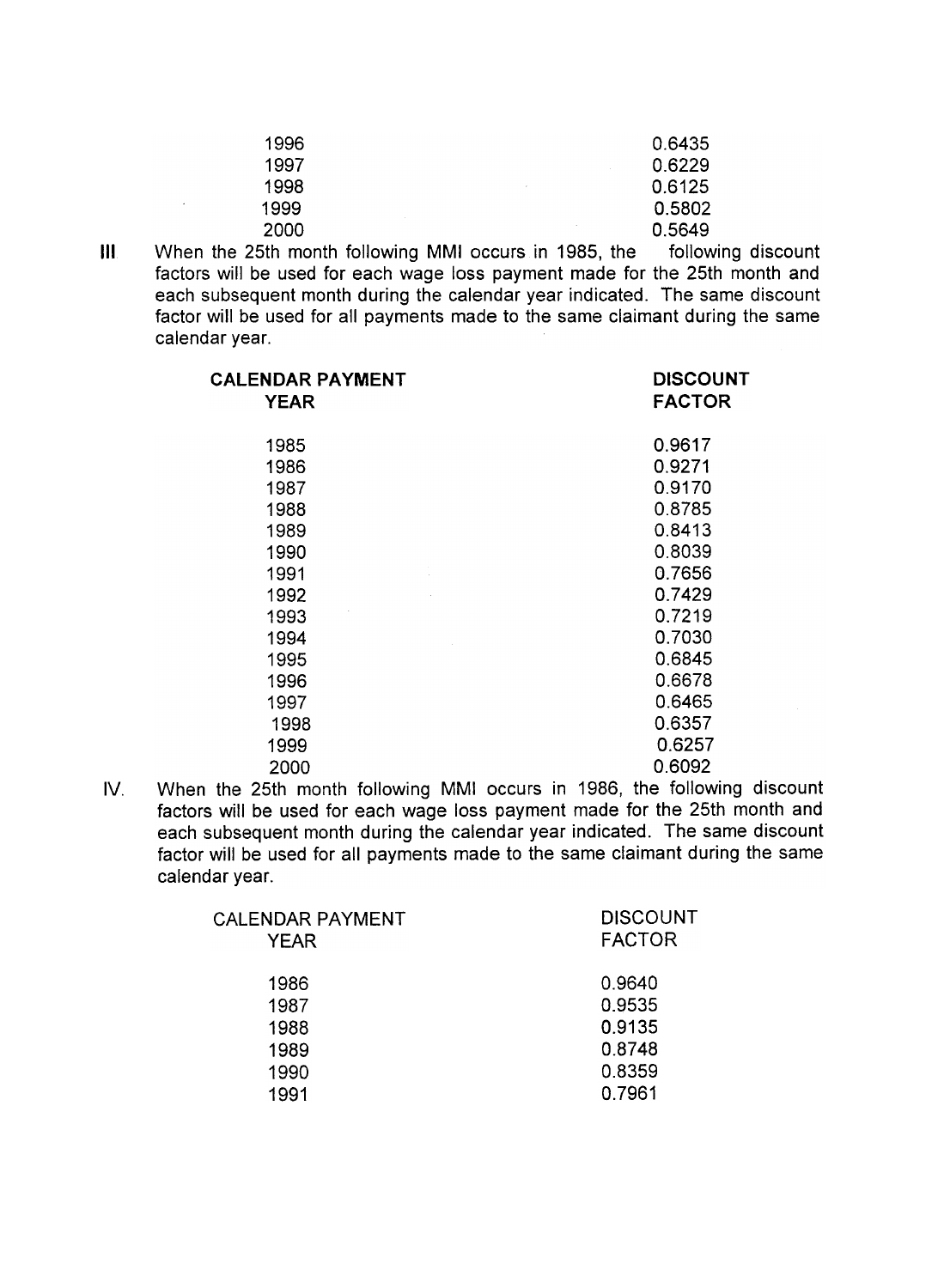| 1992 |           | 0.7725 |
|------|-----------|--------|
| 1993 |           | 0.7507 |
| 1994 |           | 0.7310 |
| 1995 |           | 0.7118 |
| 1996 |           | 0.6944 |
| 1997 | $\bullet$ | 0.6722 |
| 1998 |           | 0.6610 |
| 1999 |           | 0.6506 |
| 2000 |           | 0.6335 |

v. When the 25th month following MMI occurs in 1987, the following discount factors will be used for each wage loss payment made for the 25th month and each subsequent month during the calendar year indicated. The same discount factor will be used for all payments made to the same claimant during the same calendar year.

| CALENDAR PAYMENT<br><b>YEAR</b> | <b>DISCOUNT</b><br><b>FACTOR</b> |
|---------------------------------|----------------------------------|
| 1987                            | 0.9891                           |
| 1988                            | 0.9476                           |
| 1989                            | 0.9075                           |
| 1990                            | 0.8672                           |
| 1991                            | 0.8259                           |
| 1992                            | 0.8014                           |
| 1993                            | 0.7788                           |
| 1994                            | 0.7583                           |
| 1995                            | 0.7384                           |
| 1996                            | 0.7204                           |
| 1997                            | 0.6974                           |
| 1998                            | 0.6857                           |
| 1999                            | 0.6749                           |
| 2000                            | 0.6571                           |
|                                 |                                  |

VI When the 25th month following MMI occurs in 1988, the following discount factors will be used for each wage loss payment made for the 25th month and each subsequent month during the calendar year indicated. The same discount factor will be used for all payments made to the same claimant during the same calendar year.

| <b>CALENDAR PAYMENT</b> | <b>DISCOUNT</b> |
|-------------------------|-----------------|
| YEAR                    | <b>FACTOR</b>   |
| 1988                    | 0.9580          |
| 1989                    | 0.9174          |
| 1990                    | 0.8766          |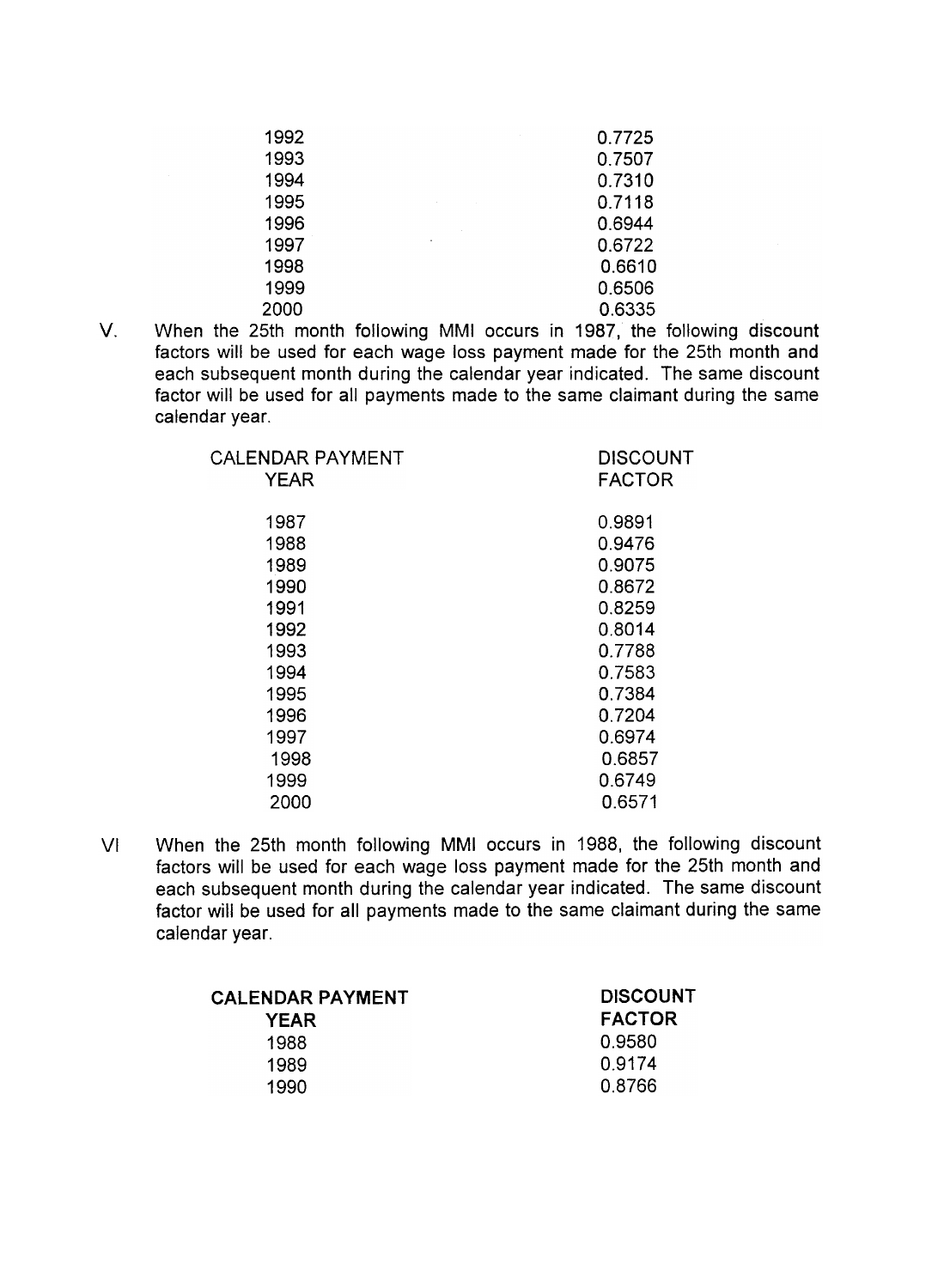| 1991 | 0.8349 |
|------|--------|
| 1992 | 0.8101 |
| 1993 | 0.7872 |
| 1994 | 0.7666 |
| 1995 | 0.7464 |
| 1996 | 0.7282 |
| 1997 | 0.7049 |
| 1998 | 0.6931 |
| 1999 | 0.6822 |
| 2000 | 0.6643 |

VII When the 25th following MMI occurs in 1989, the following discount factors will be used for each wage loss payment made for the 25th month and each subsequent month during the calendar year indicated. The same discount factor will be used for all payments made to the same claimant during the same calendar year.

| <b>CALENDAR PAYMENT</b><br><b>YEAR</b> | <b>DISCOUNT</b><br><b>FACTOR</b> |
|----------------------------------------|----------------------------------|
| 1989                                   | 0.9577                           |
| 1990                                   | 0.9151                           |
| 1991                                   | 0.8715                           |
| 1992                                   | 0.8456                           |
| 1993                                   | 0.8218                           |
| 1994                                   | 0.8002                           |
| 1995                                   | 0.7792                           |
| 1996                                   | 0.7602                           |
| 1997                                   | 0.7359                           |
| 1998                                   | 0.7236                           |
| 1999                                   | 0.7122                           |
| 2000                                   | 0.6935                           |

VIII. When the 25th month following MMI occurs in 1990, the following discount factors will be used for each wage loss payment made for the 25th month and each subsequent month during the calendar year indicated. The same discount factor will be used for all payments made to the same claimant during the same calendar year.

| CALENDAR PAYMENT<br><b>YEAR</b> | <b>DISCOUNT</b><br><b>FACTOR</b> |  |
|---------------------------------|----------------------------------|--|
| 1990                            | 0.9556                           |  |
| 1991                            | 0.9101                           |  |
| 1992                            | 0.8831                           |  |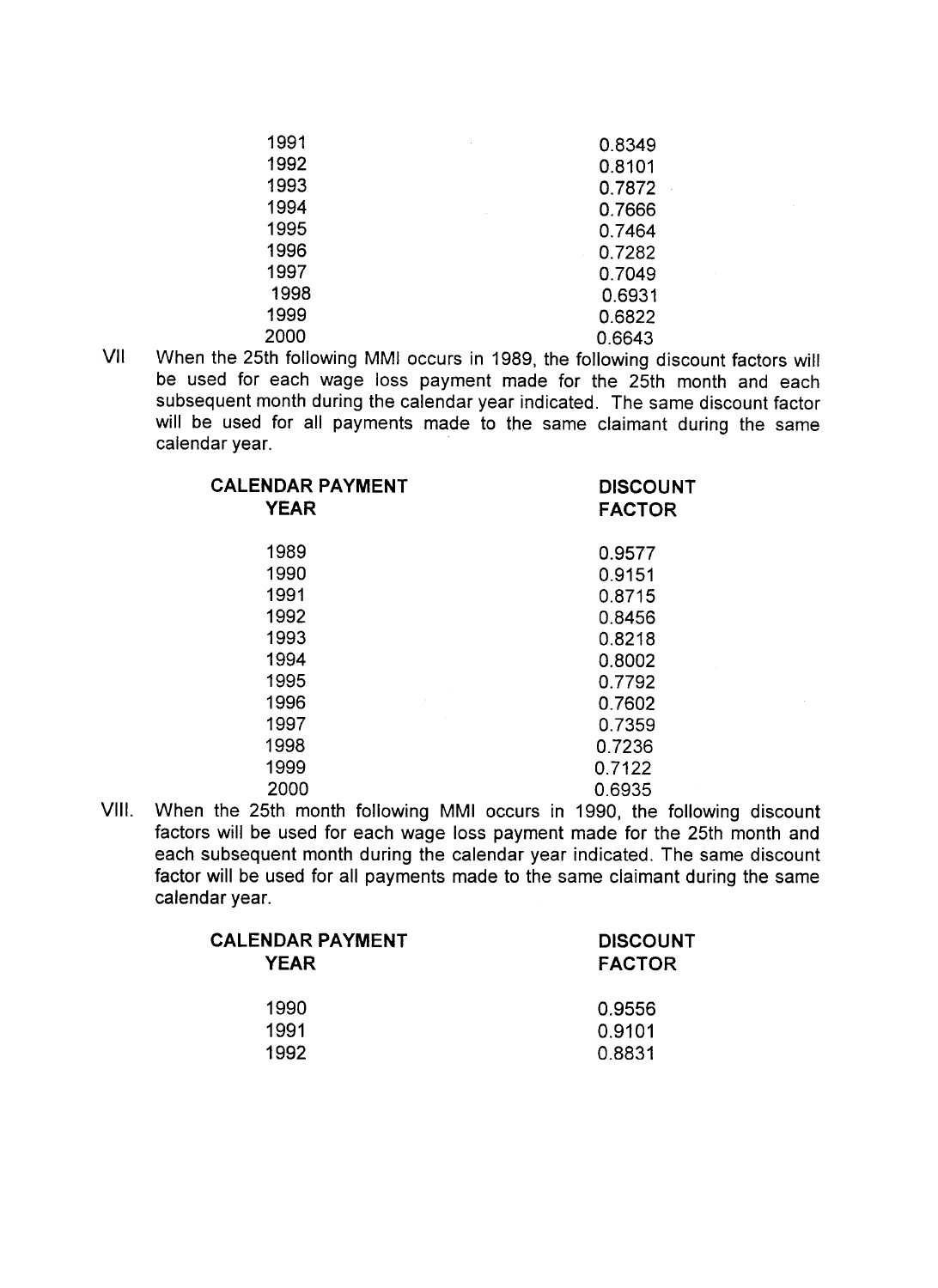| 1993 | 0.8582 |
|------|--------|
| 1994 | 0.8356 |
| 1995 | 0.8136 |
| 1996 | 0.7938 |
| 1997 | 0.7684 |
| 1998 | 0.7556 |
| 1999 | 0.7437 |
| 2000 | 0.7241 |

When the 25th month following MMI occurs in 1991, the following discount factors will be used for each wage loss payment made for the 25th month and each subsequent month during the calendar year indicated. The same discount factor will be used for all payments made to the same claimant during the same calendar year. IX,

| <b>CALENDAR PAYMENT</b><br><b>YEAR</b> | <b>DISCOUNT</b><br><b>FACTOR</b> |
|----------------------------------------|----------------------------------|
| 1991                                   | 0.9524                           |
| 1992                                   | 0.9241                           |
| 1993                                   | 0.8981                           |
| 1994                                   | 0.8745                           |
| 1995                                   | 0.8515                           |
| 1996                                   | 0.8307                           |
| 1997                                   | 0.8042                           |
| 1998                                   | 0.7908                           |
| 1999                                   | 0.7783                           |
| 2000                                   | 0.7578                           |

When the 25th month following MMI occurs in 1992, the following discoul factors will be used for each wage loss payment made for the 25th month and each subsequent month during the calendar year indicated. The same discount factor will be used for all payments made to the same claimant during the same calendar year. x.

| <b>CALENDAR PAYMENT</b><br><b>YEAR</b> | <b>DISCOUNT</b><br><b>FACTOR</b> |
|----------------------------------------|----------------------------------|
| 1992                                   | 0.9703                           |
| 1993                                   | 0.9430                           |
| 1994                                   | 0.9182                           |
| 1995                                   | 0.8941                           |
| 1996                                   | 0.8723                           |
| 1997                                   | 0.8444                           |
| 1998                                   | 0.8303                           |
| 1999                                   | 0.8172                           |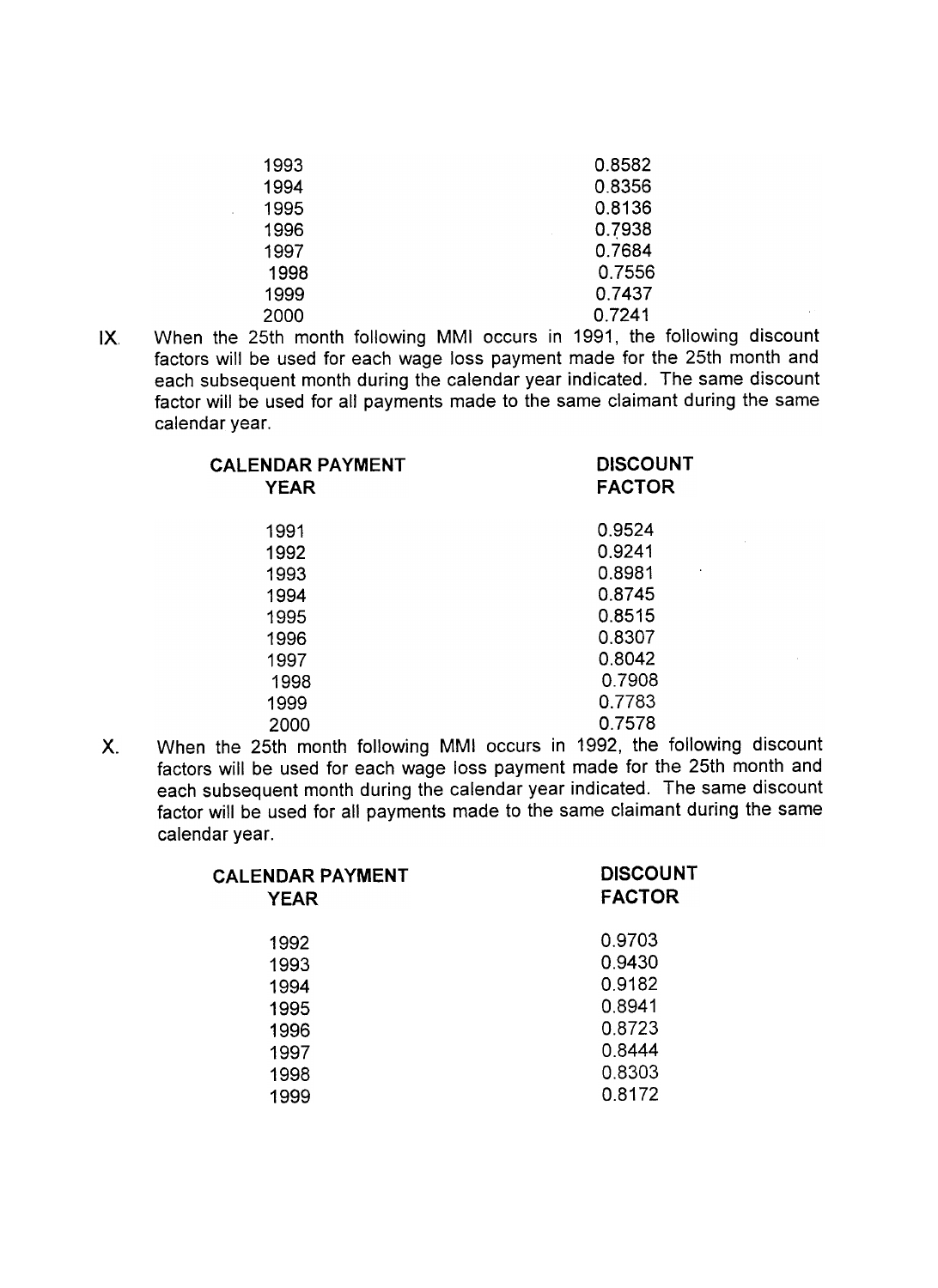XI When the 25th month following MMI occurs in 1993, the following discount factors will be used for each wage loss payment made for the 25th month and each subsequent month during the calendar year indicated. The same discount factor will be used for all payments made to the same claimant during the same calendar year.

| <b>CALENDAR PAYMENT</b> | <b>DISCOUNT</b> |
|-------------------------|-----------------|
| <b>YEAR</b>             | <b>FACTOR</b>   |
| 1993                    | 0.9718          |
| 1994                    | 0.9463          |
| 1995                    | 0.9214          |
| 1996                    | 0.8989          |
| 1997                    | 0.8702          |
| 1998                    | 0.8557          |
| 1999                    | 0.8422          |
| 2000                    | 0.8201          |

When the 25th month following MMI occurs in 1994, the following discount factors will be used for each wage loss payment made for the 25th month and each subsequent month during the calendar year indicated. The same discount factor will be used for all payments made to the same claimant during the same calendar year.

| <b>CALENDAR PAYMENT</b><br><b>YEAR</b> | <b>DISCOUNT</b><br><b>FACTOR</b> |  |
|----------------------------------------|----------------------------------|--|
|                                        |                                  |  |
| 1994                                   | 0.9737                           |  |
| 1995                                   | 0.9481                           |  |
| 1996                                   | 0.9250                           |  |
| 1997                                   | 0.8954                           |  |
| 1998                                   | 0.8804                           |  |
| 1999                                   | 0.8665                           |  |
| 2000                                   | 0.8437                           |  |
|                                        |                                  |  |

When the 25th month following MMI occurs in 1995, the following discount factors will be used for each wage loss payment made for the 25th month and each subsequent month during the calendar year indicated. The same discount factor will be used for all payments made to the same claimant during the same calendar year.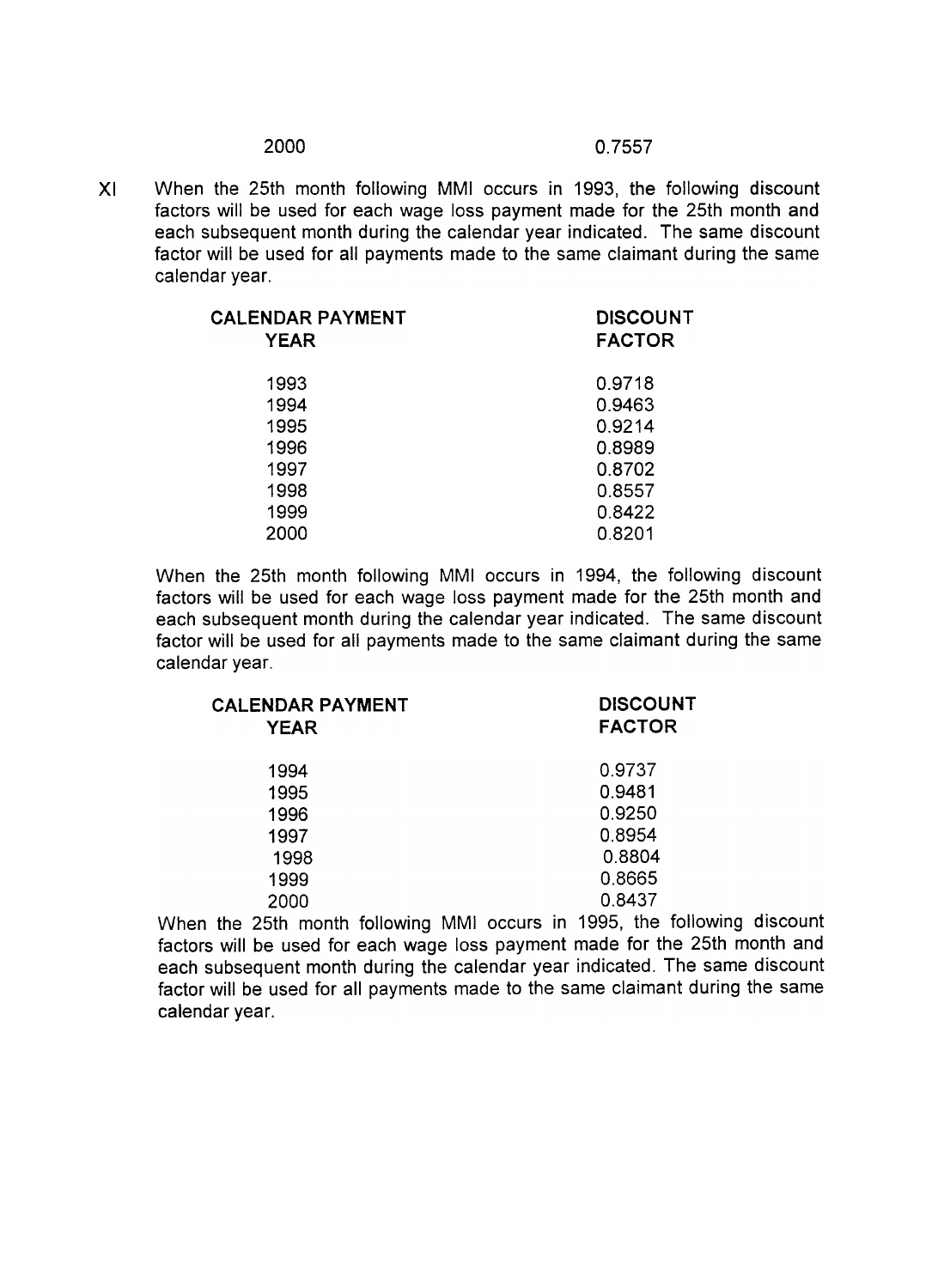| <b>CALENDAR PAYMENT</b><br><b>YEAR</b> | <b>DISCOUNT</b><br><b>FACTOR</b> |
|----------------------------------------|----------------------------------|
| 1995                                   | 0.9737                           |
| 1996                                   | 0.9500                           |
| 1997                                   | 0.9197                           |
| 1998                                   | 0.9043                           |
| 1999                                   | 0.8901                           |
| 2000                                   | 0.8667                           |

When the 25th month following MMI occurs in 1996, the following discount factors will be used for each wage loss payment made for the 25th month and .each subsequent month during the calendar year indicated. The same discount factor will be used for all payments made to the same claimant during the same calendar year.

| <b>CALENDAR PAYMENT</b><br><b>YEAR</b> | <b>DISCOUNT</b><br><b>FACTOR</b> |
|----------------------------------------|----------------------------------|
| 1996                                   | 0.9756                           |
| 1997                                   | 0.9444                           |
| 1998                                   | 0.9286                           |
| 1999                                   | 0.9140                           |
| 2000                                   | 0.8900                           |

When the 25th month following MMI occurs in 1997, the following discount factors will be used for each wage loss payment made for the 25th month and each subsequent month during the calendar year indicated. The same discount factor will be used for all payments made to the same claimant during the same calendar year.

| <b>CALENDAR PAYMENT</b><br><b>YEAR</b> | <b>DISCOUNT</b><br><b>FACTOR</b> |
|----------------------------------------|----------------------------------|
| 1997                                   | 0.9681                           |
| 1998                                   | 0.9519                           |
| 1999                                   | 0.9140                           |
| 2000                                   | 0.8900                           |

XVI. When the 25th month following MMI occurs in 1998, the following discount factors will be used for each wage loss payment made for the 25th month and each subsequent month during the calendar year indicated. The same discount factor will be used for all payments made to the same claimant during the same calendar year.